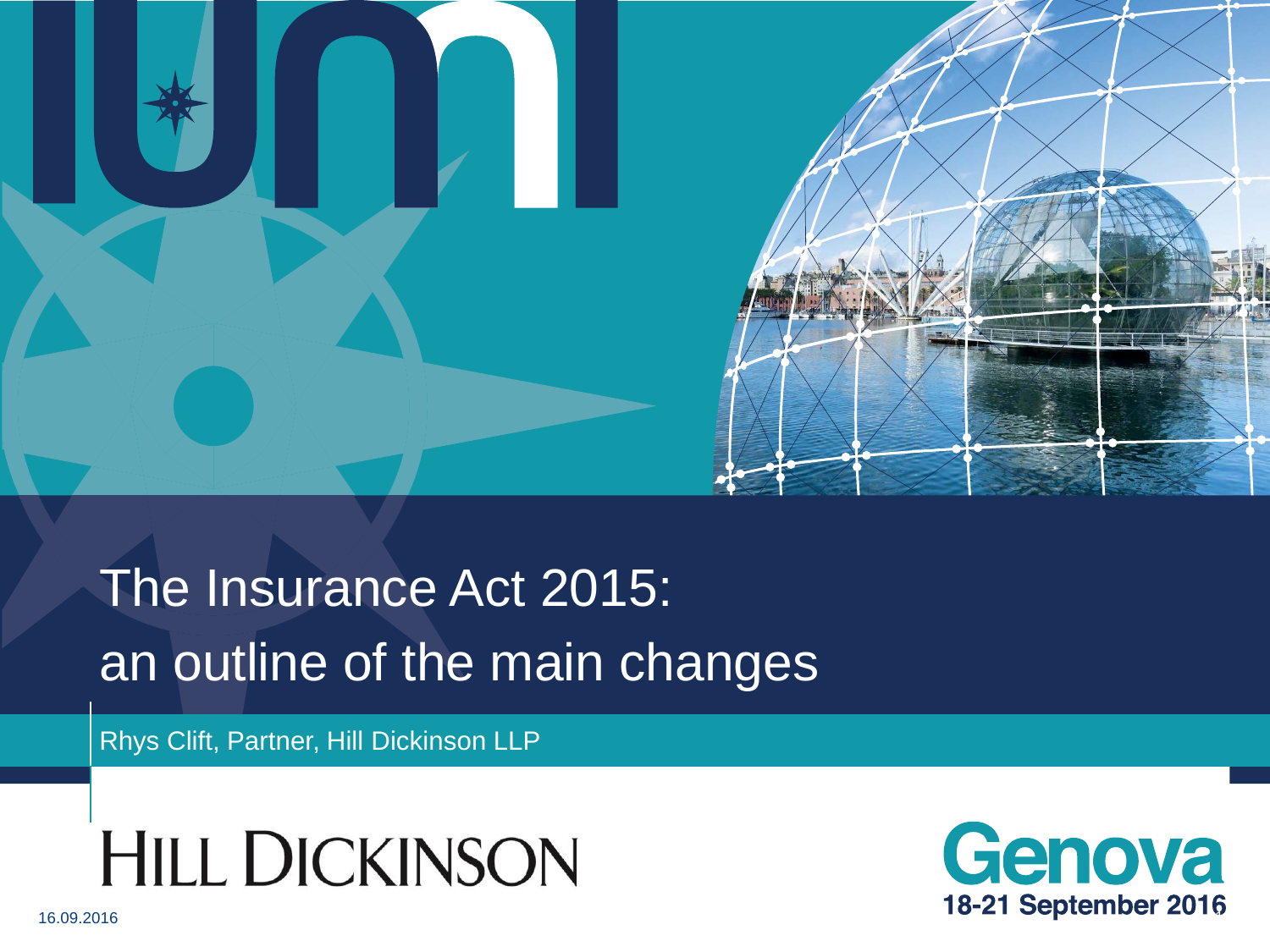

# APPLICATION AND IMPLICATIONS?

 $\begin{bmatrix} \ast \end{bmatrix}$ 

 Will the contract you use to cover maritime and transport risks be impacted by reform to English insurance contract law?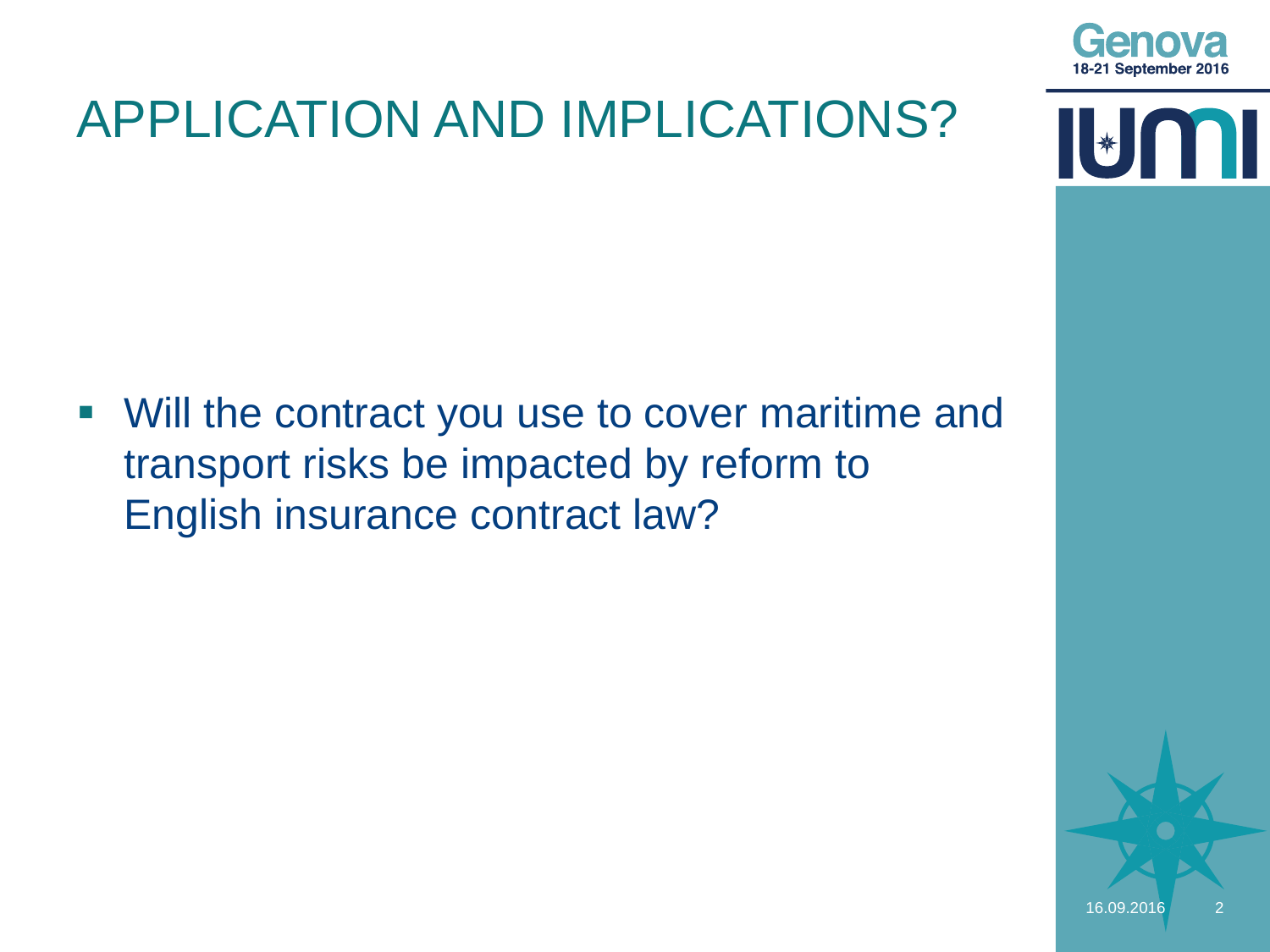## **OUTLINE**

- Path to reform
- **Placement**
- **Warranties and other conditions**
- **Fraudulent insurance claims**
- **-** Damages, a new remedy
- Contracting out
- **Conclusions**



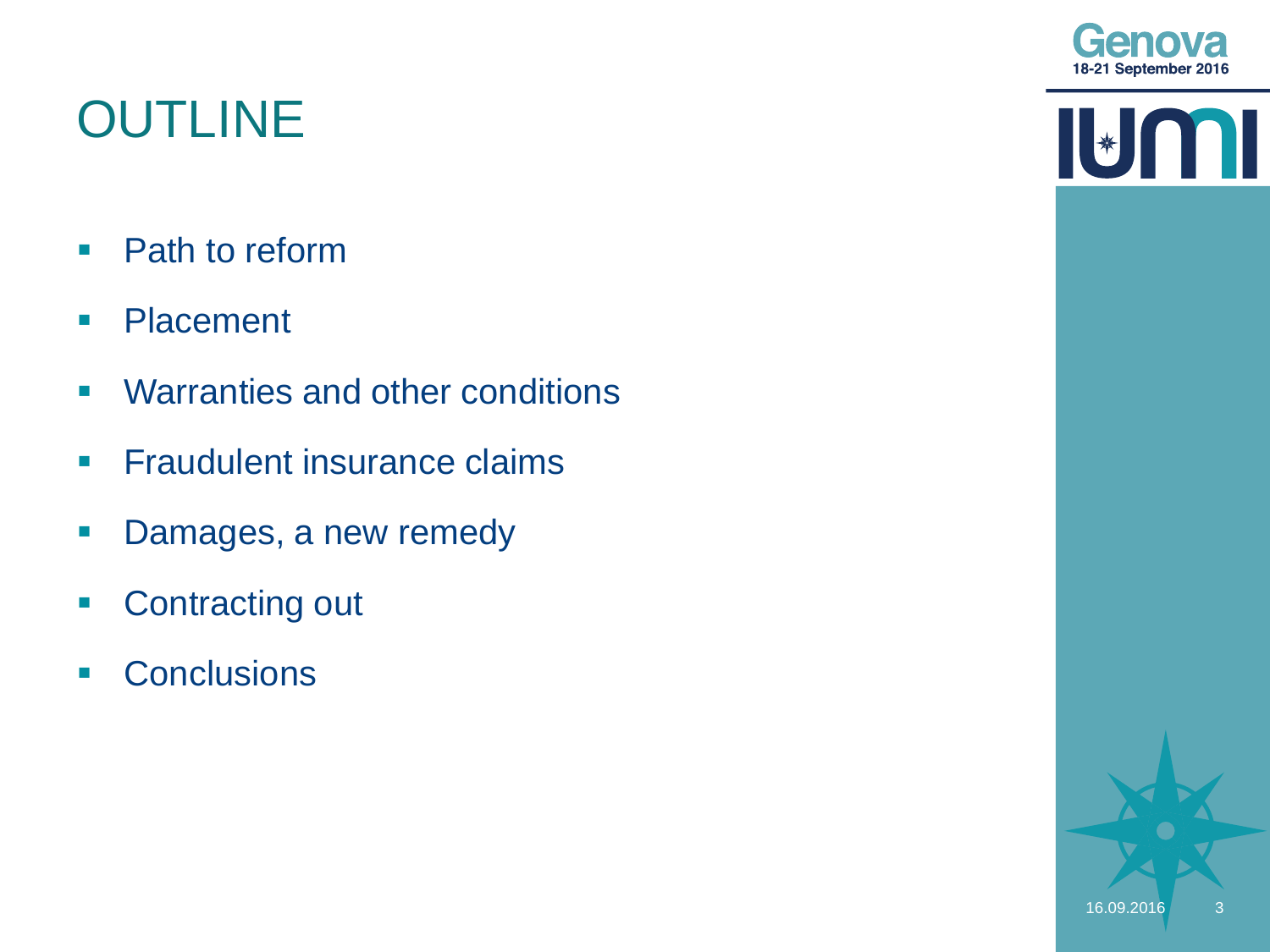

 $\|\|_*\|$ 

### PATH TO REFORM

#### **Marine Insurance Act, 1906**

- $\triangleright$  Twelve year project
- $\triangleright$  A codification of the law, developed by Judiciary (over about 150 years)
- Originally designed to apply to marine insurance business only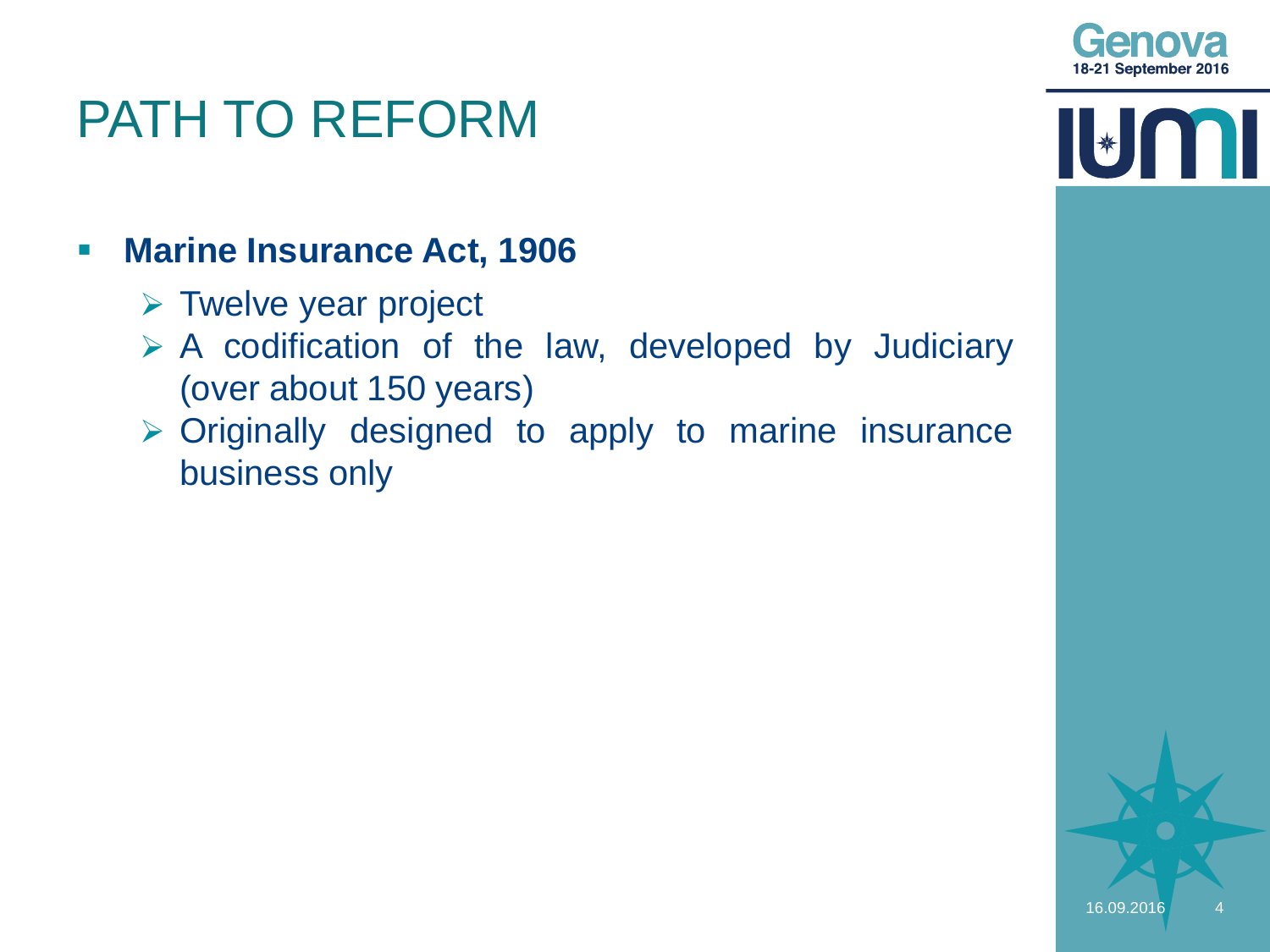

\*

## PATH TO REFORM

#### **Insurance Act 2015**

- Ten year project (following at least 30 years of discussions/proposals)
- $\triangleright$  Radical.
- $\triangleright$  First attempt by Legislature to amend the law (rather than evolution in hands of Judiciary)
- $\triangleright$  Designed to apply to all classes of insurance (marine and non-marine),variations, reinsurance and retrocessions

#### **Enterprise Act 2016**

- $\triangleright$  Radical.
- $\triangleright$  A wholly new remedy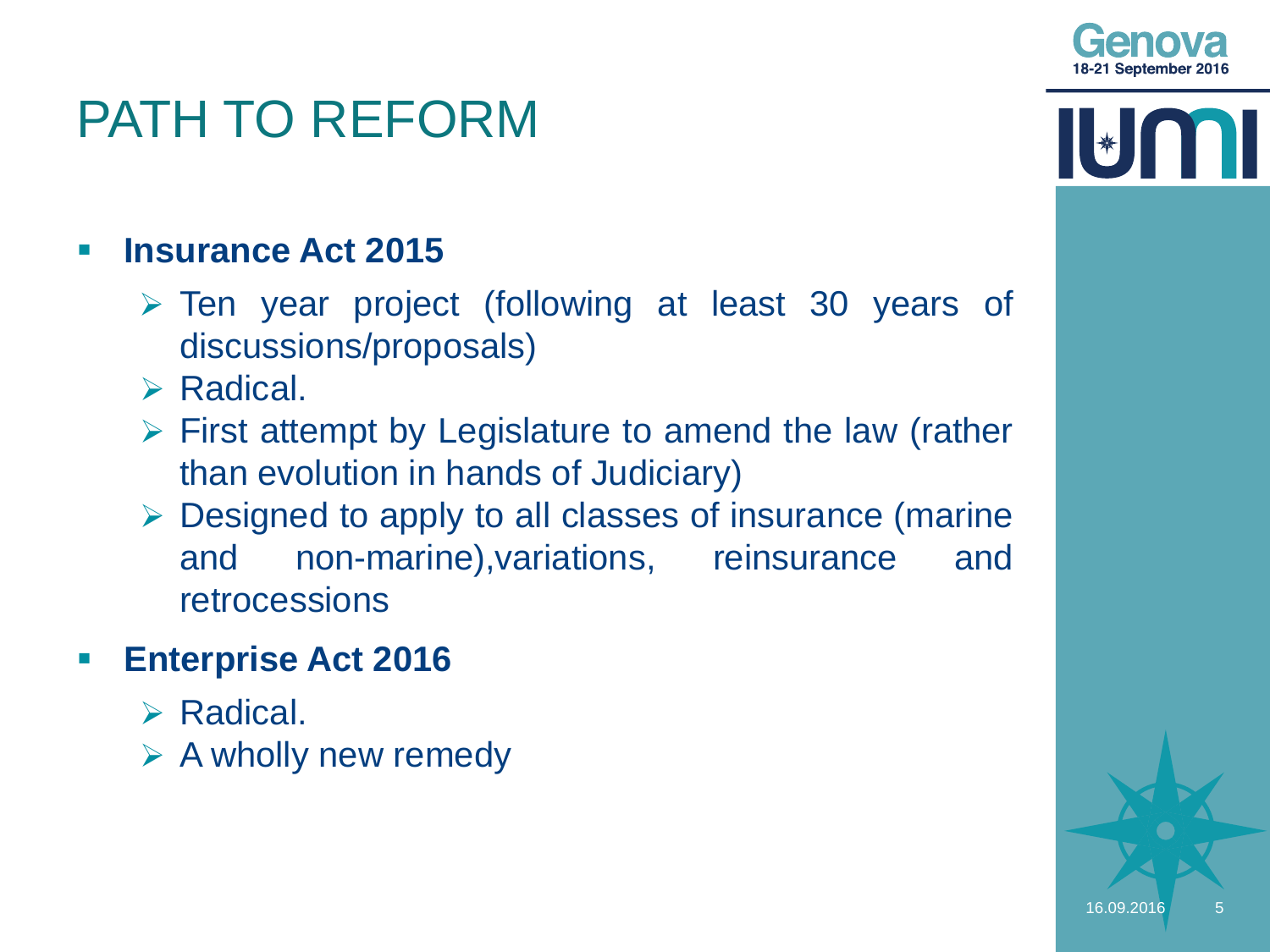

 $\left\| \ast \right\|$ 

## PATH TO REFORM

- Joint Law Commission Review 2006. Products:-
	- *1. Consumer Insurance (Disclosure and Representations) Act, 2012* (a driver for change)
	- *2. Insurance Act, 201***5** (**incepted 12th August 2016**), principally for business insurance, marine and non marine (and reinsurance)
	- *3. Enterprise Act, 2016* (**incepts 4th May 2017**)
- **Likely effect(s)?**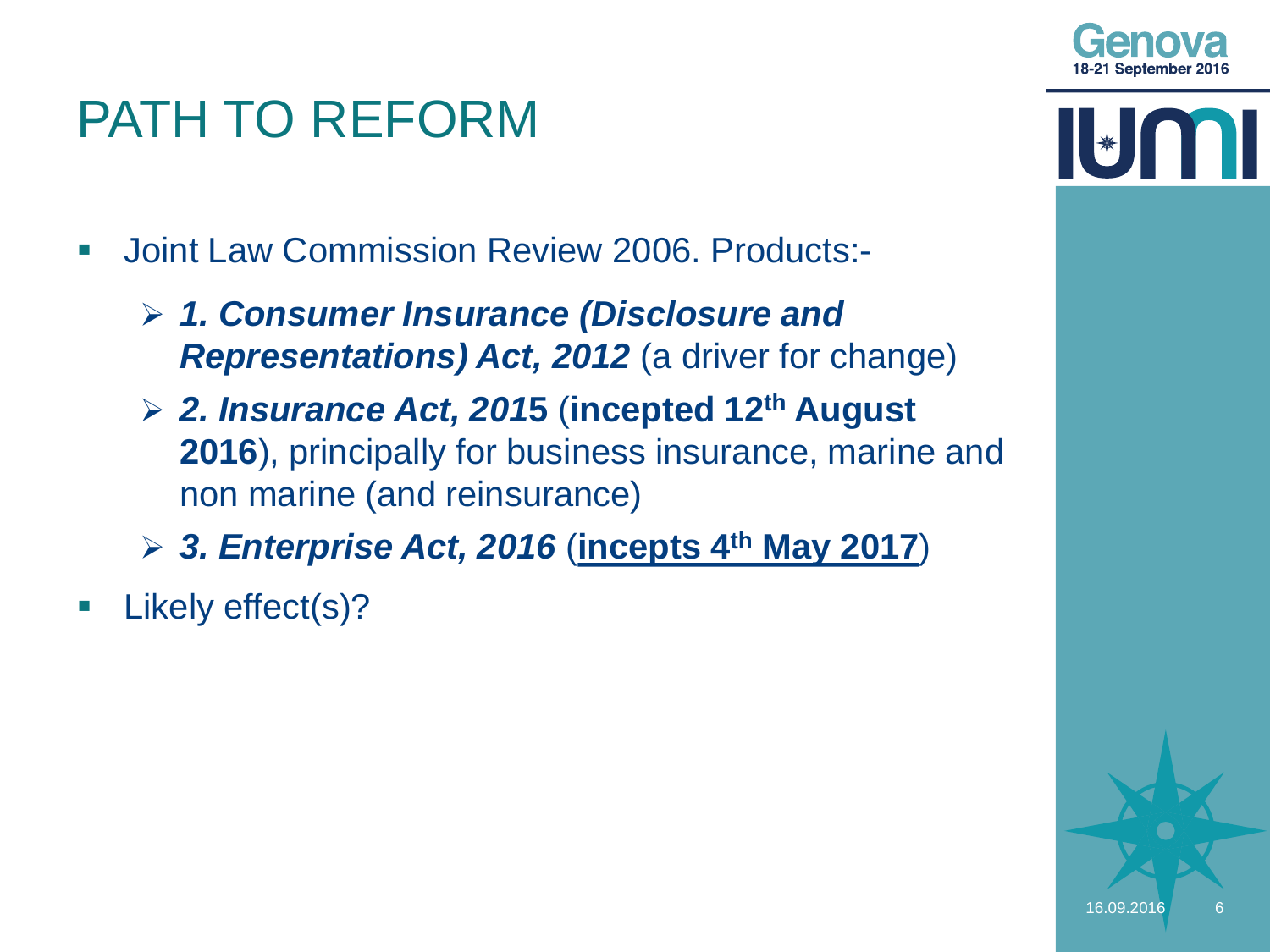

## PATH TO REFORM

- **Four main changes:-**
	- $\geq 1$ . Amendment to the law on Placement (duties and remedies)
	- $\geq 2$ . Amendment to the law on Warranties and other terms
	- $\geq 3$ . Amendment to the law on Fraudulent claims
	- $\geq 4$ . Amendment to the law on Damages
- But note: contracting out (in some respects)
- And note: amendment of the Third Parties (Rights Against Insurers Act 2010 – but not for today)
- **Talk focusses on business insurance**
- Summary?: Changes said to be largely insured/member friendly. But are they?

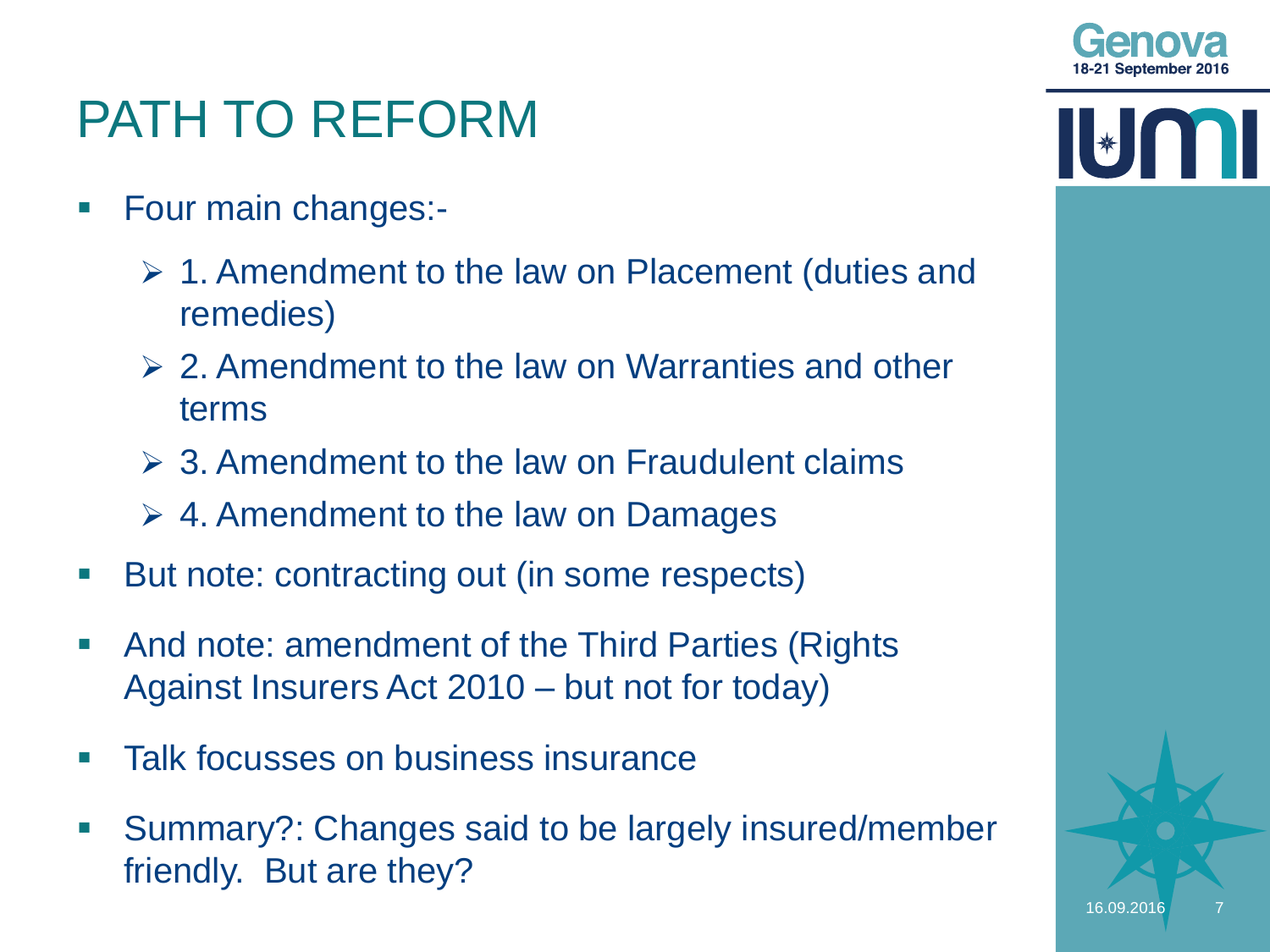

- **Is burden on insureds on placement now lighter?**  Much is familiar (but avoidance rare anyway?)
- **Old duty: onerous**
	- $\triangleright$  Insured must disclose every material circumstance which is known by the insured, or which ought to be known by him (actual and constructive knowledge)
- **New Duty: to make fair presentation of the risk (DFP)**
	- Disclosure made in a manner "*reasonably clear and accessible to a prudent insurer"* (no data dumping)
	- Material representations of facts: **substantially correct**
	- $\triangleright$  Material representations of expectation or belief: **good faith**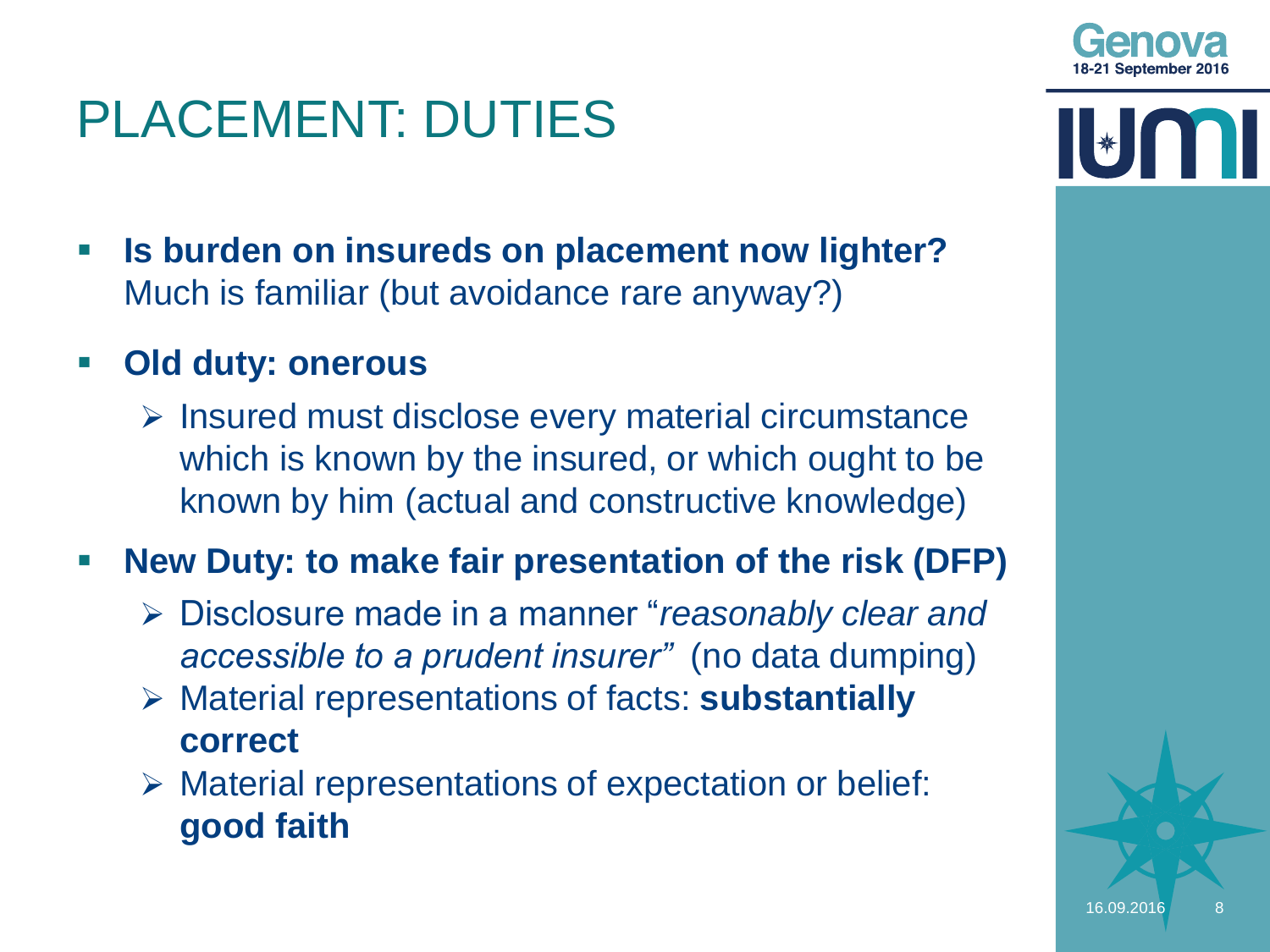#### **What disclosure is now required?**

 $\triangleright$  Disclosure must be of every material circumstances which the **insured knows or ought to know** (same as before)

Or

- *"failing that, disclosure which gives the insurer sufficient information to put a prudent insurer on notice that it needs to make further enquiries for the purpose of revealing those material circumstances"*
- $\triangleright$  Balance on placement has clearly shifted against insurers. This places a new burden **on insurers**



 $\left\| \ast \right\|$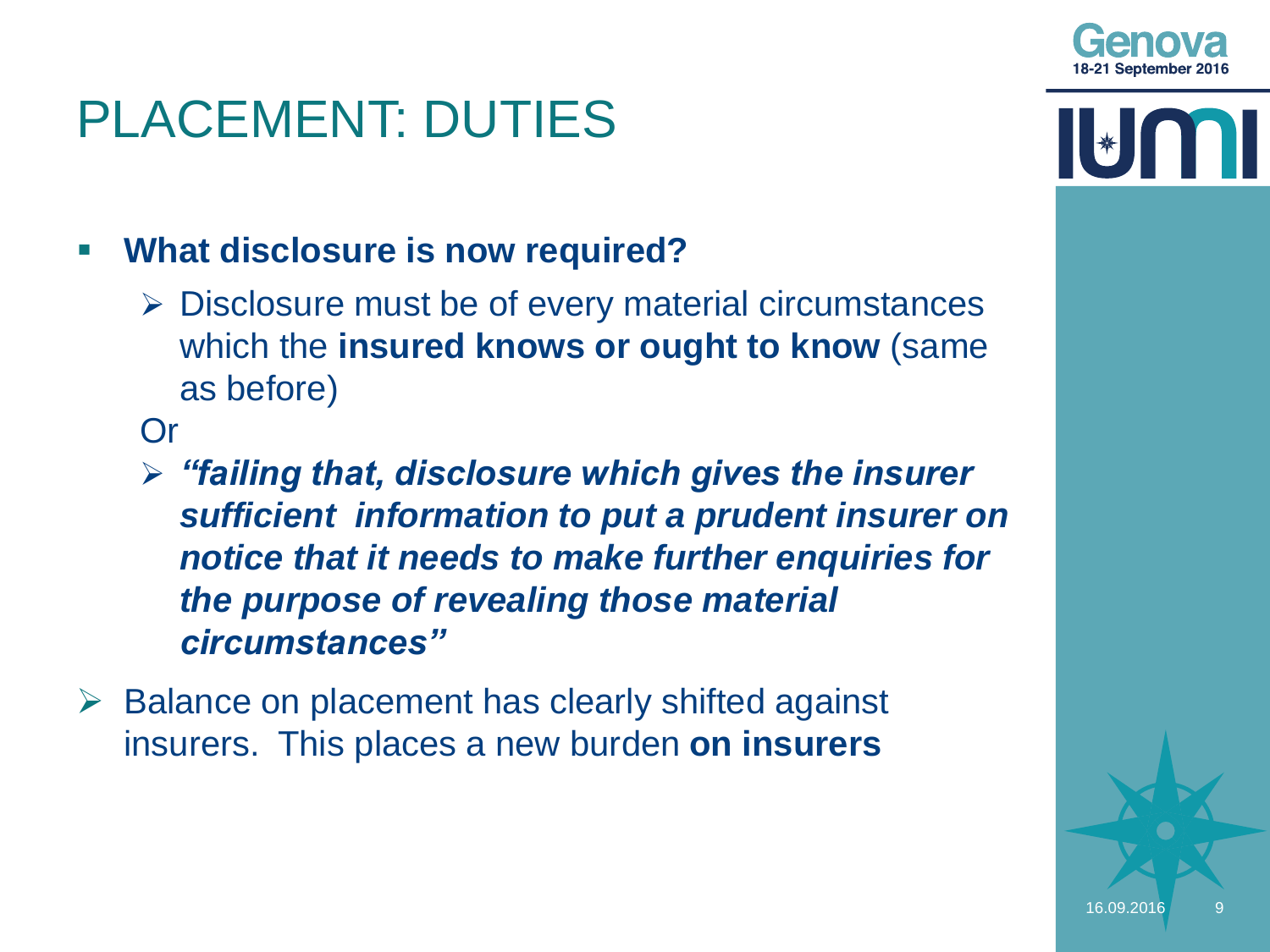

 $\left\| \ast \right\|$ 

# PLACEMENT: DUTIES

- An aside from the Joint Law Commission:
- **"***We think it would be helpful for insurers, brokers and policyholder bodies to work together to develop guidance and protocols setting out what a standard presentation of the risk should include in particular circumstances about what should be disclosed, to put flesh on the bones of this structure***"**
- Unlikely?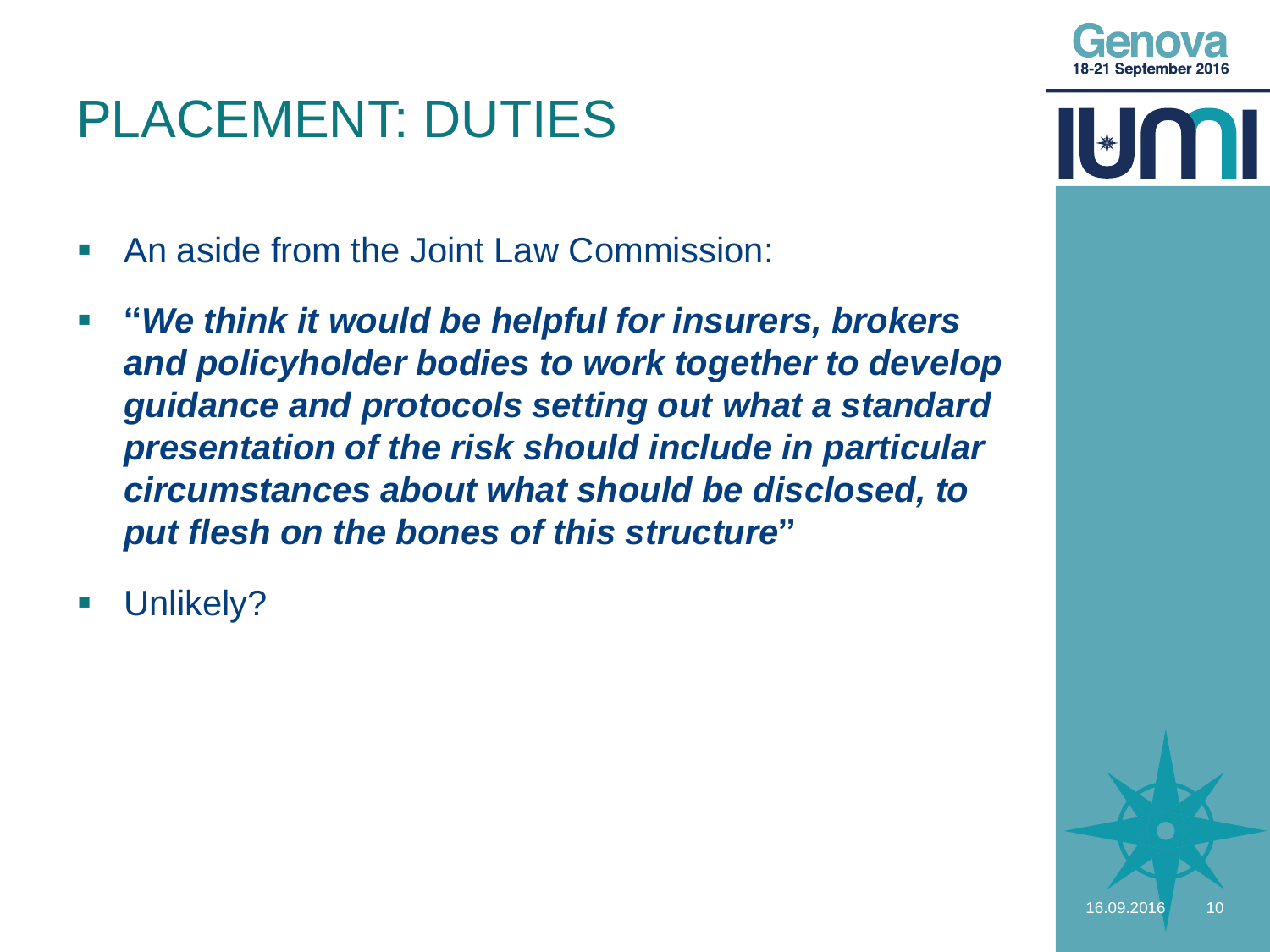

 **No need to disclose circumstances which, in the absence of enquiry**

- $\triangleright$  Diminish the risk
- $\triangleright$  The insurer knows
- $\triangleright$  The insurer ought to know
- $\triangleright$  The insurer is presumed to know
- $\triangleright$  Are something as to which the insurer waives information

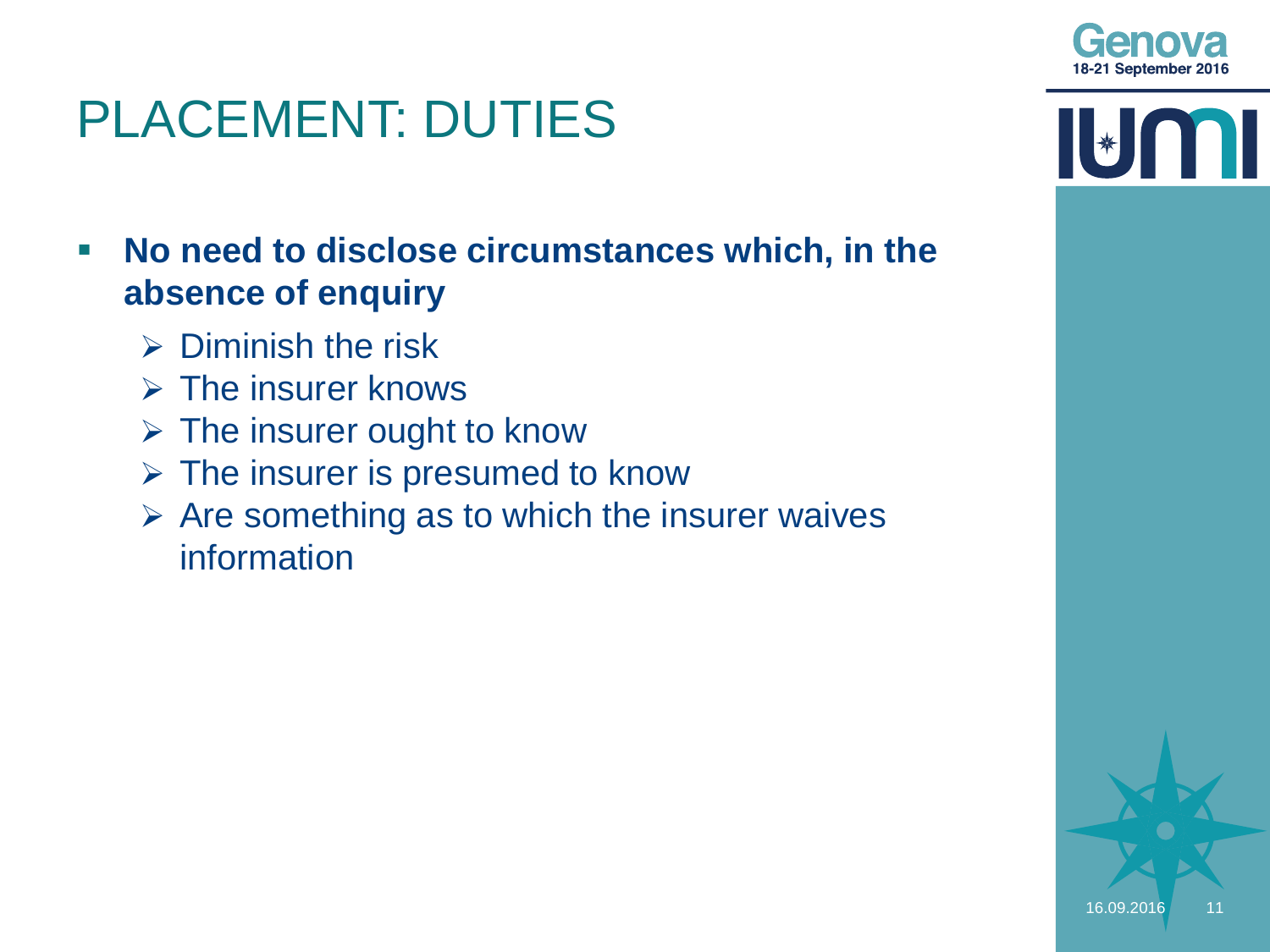

- $\triangleright$  Actual knowledge (what he knows) and
- **New**: that which "*should reasonably have been revealed by a reasonable search of information available to the insured"*
- **But what is reasonable?** (search is required for info held within the insured's organisation or by any other person).
- A new and potentially burdensome obligation for **insureds**



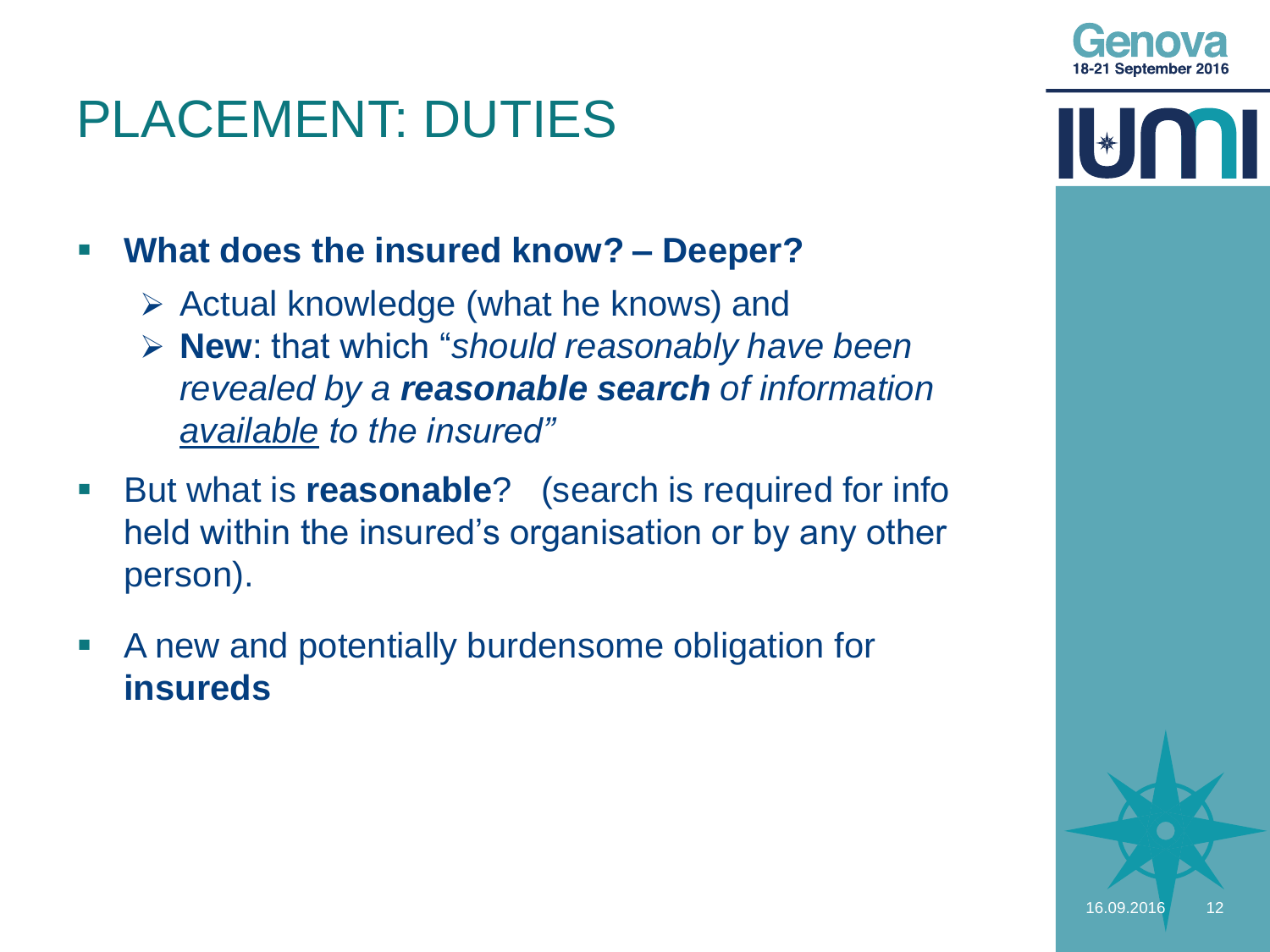

- **Previously** test was knowledge of senior management of insured (alter ego, controlling mind)
- **Now**: Individuals who are part of the insured's **senior management** (those who play a significant role in making decisions about how the insured's activities are managed and organised); **and**
- Individuals who are responsible for the **insured's insurance** (one who participates in the process of procuring insured's insurance), and
- $\triangleright$  Brokers (except that coming to brokers through confidential third party source (if genuinely confidential)

\*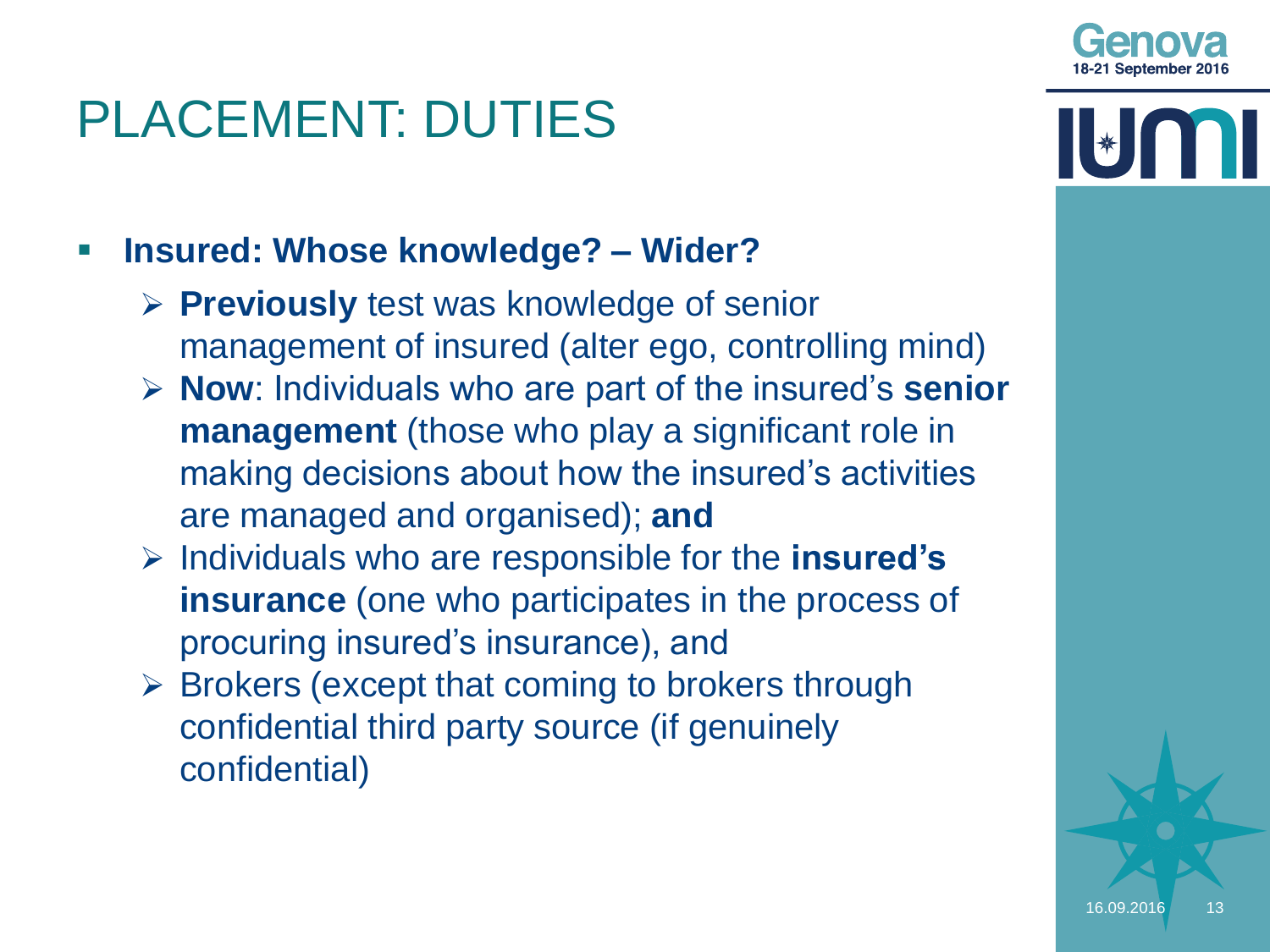### PLACEMENT: REMEDIES

- **Insurers remedies for breach of DFP are now less severe, in some cases** (so avoidance now more likely?)
- **Now two classes of breach: either deliberate or reckless,** or neither deliberate or reckless
- **Deliberate or reckless breach?**
	- $\triangleright$  Avoid the contract, refuse to pay all claims, keep premium (old law)
- **Neither deliberate or reckless?** 
	- $\triangleright$  If, but for the breach, the insurer would not have entered the contract at all
	- $\triangleright$  Avoid the contract, refuse all claims, return premium



 $\left\| \ast \right\|$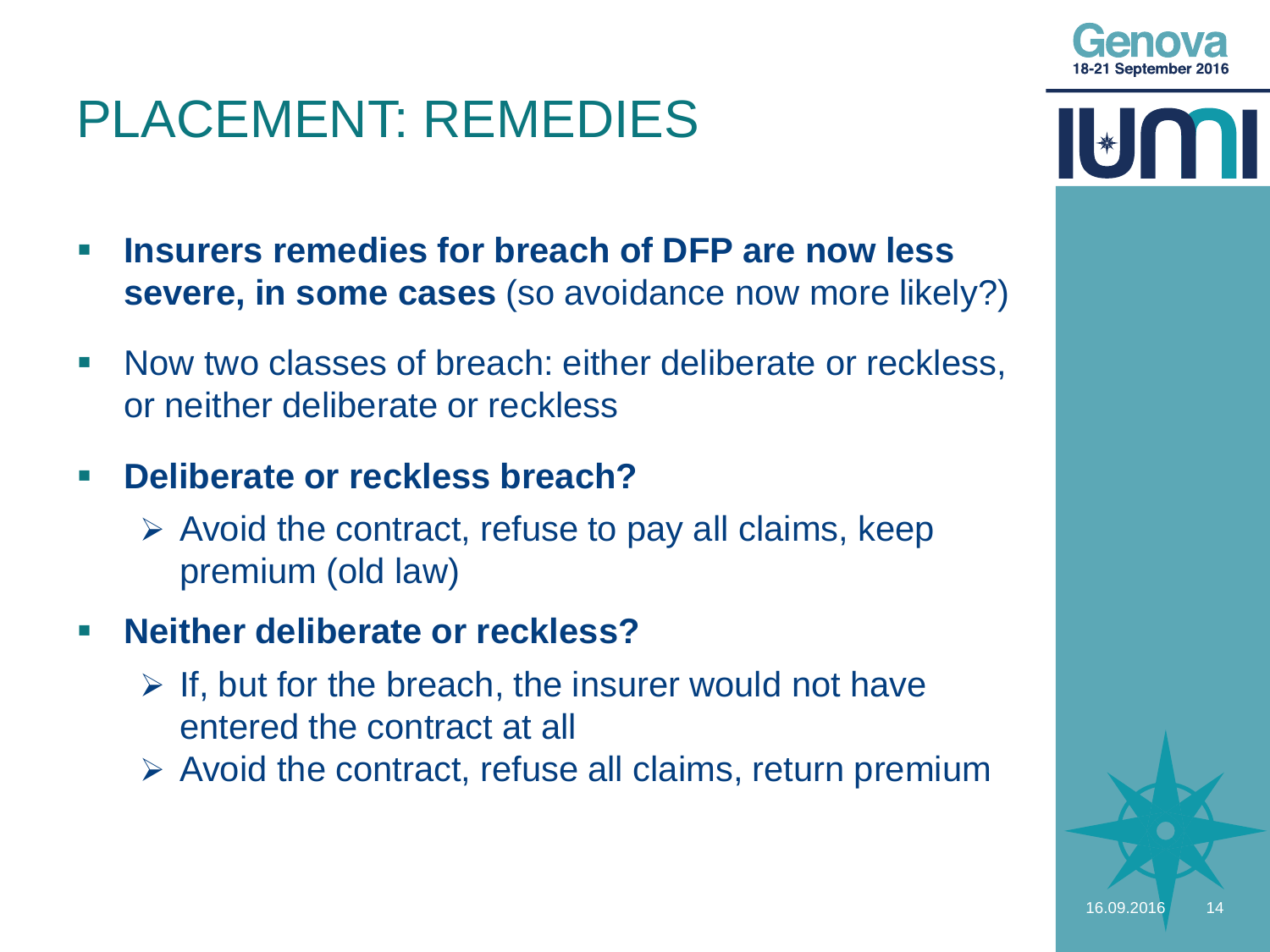| | ★ |

## PLACEMENT: REMEDIES

- **Where breach of DFP neither deliberate or reckless**
- **Radical new remedy:** if, but for the breach, the insurer would have entered the contract on **different terms**, contract is treated as if those different terms applied
	- *Scope for dispute? Proof?*
- **Radical new remedy**: if insurer would have **charged higher premium**, insurer can proportionately reduce the amount it pays
	- *Scope for dispute? Proof?*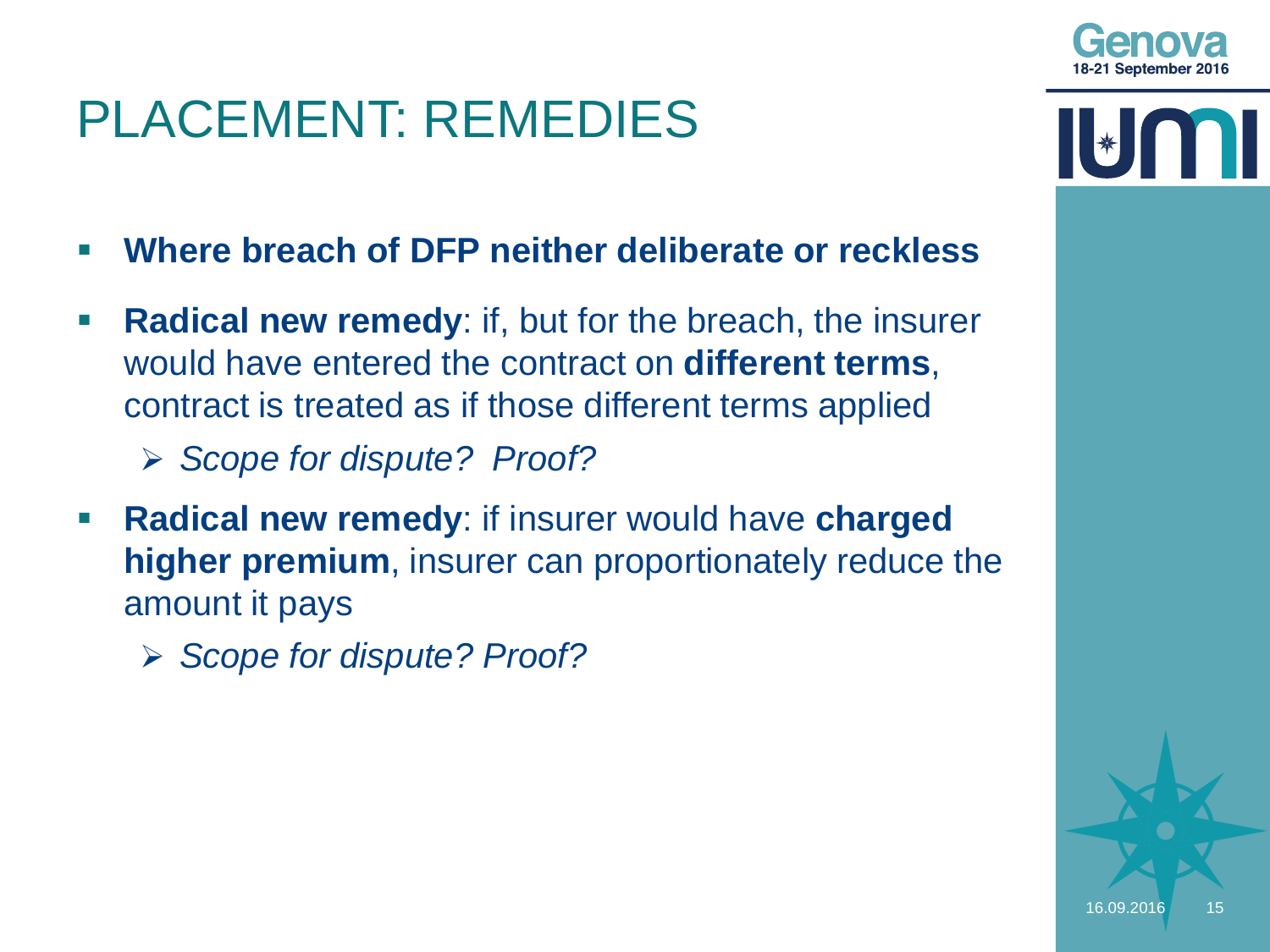

- **First: "Basis clauses":**
	- $\triangleright$  Provisions that convert representations or information in proposal forms into warranties (considered harsh and unjust). **Abolished**.

#### **Second: automatic discharge and suspensive terms:**

- $\triangleright$  Failure to comply strictly and literally with terms of warranty resulted in *automatic discharge of liability*. Later compliance or remedy to the breach; irrelevant. (Considered harsh and unjust)
- **Now**, suspensory terms. *No liability if loss occurs before a breach of warranty is remedied* (unless warranty has ceased to apply, new law makes compliance unlawful or insurer waives breach).
- Cover **reinstated** when insured remedies breach
- $\triangleright$  (If the breach is capable of remedy (some breaches incapable of remedy))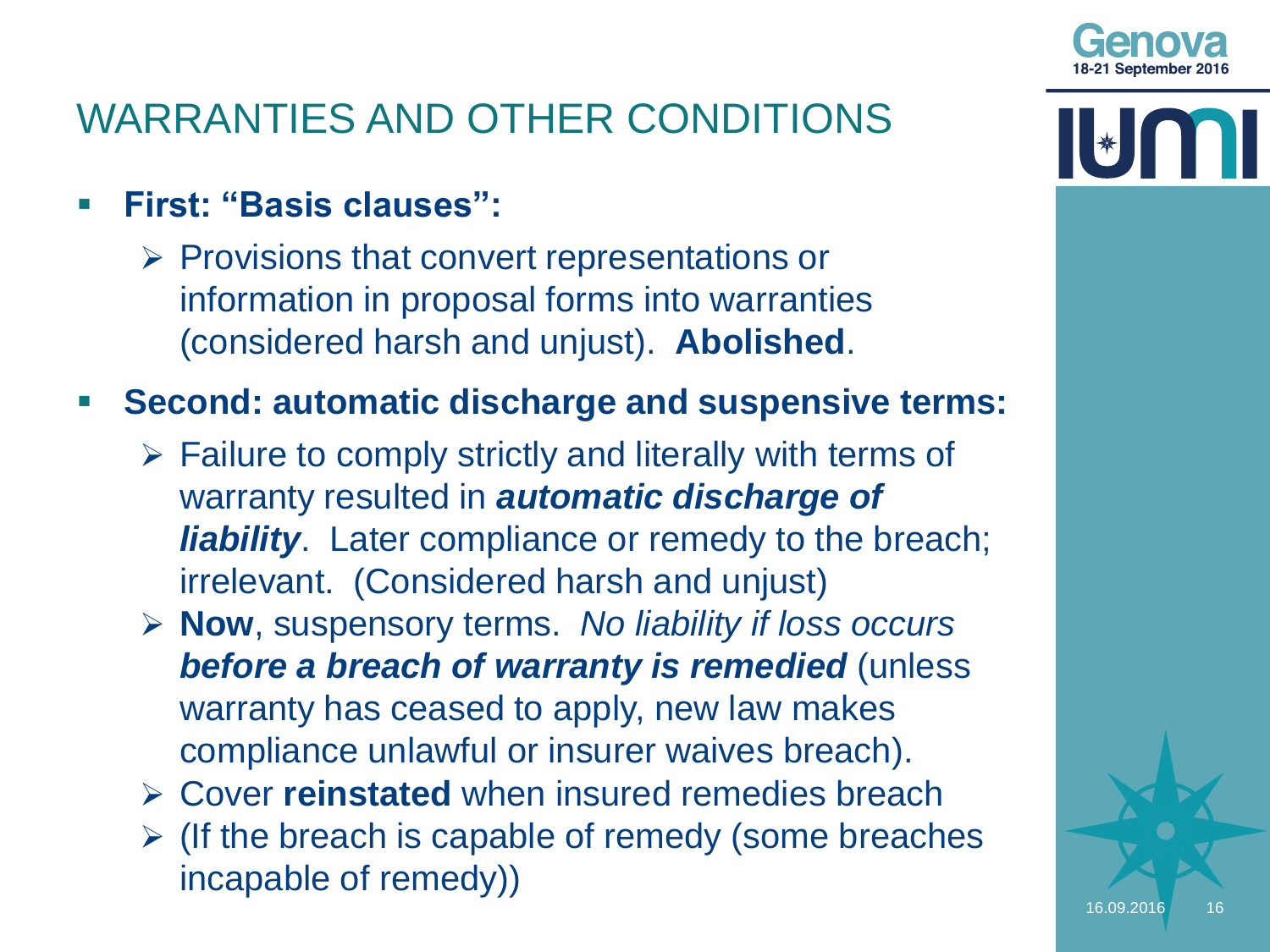- **What counts as remedying the breach?**
- **If warranty is no longer breached; or**
- **If warranty (typically) requires:-**
	- $\triangleright$  Something to be done/not done by an ascertainable time
	- $\triangleright$  A condition to be fulfilled
	- $\triangleright$  Something to be/is not to be the case
- ... if this is complied with, nonetheless breach is remedies if risk becomes **"***essentially the same as that originally contemplated by the parties"*
- *What does that mean? Likely uncertainty and huge scope for dispute*



| | ★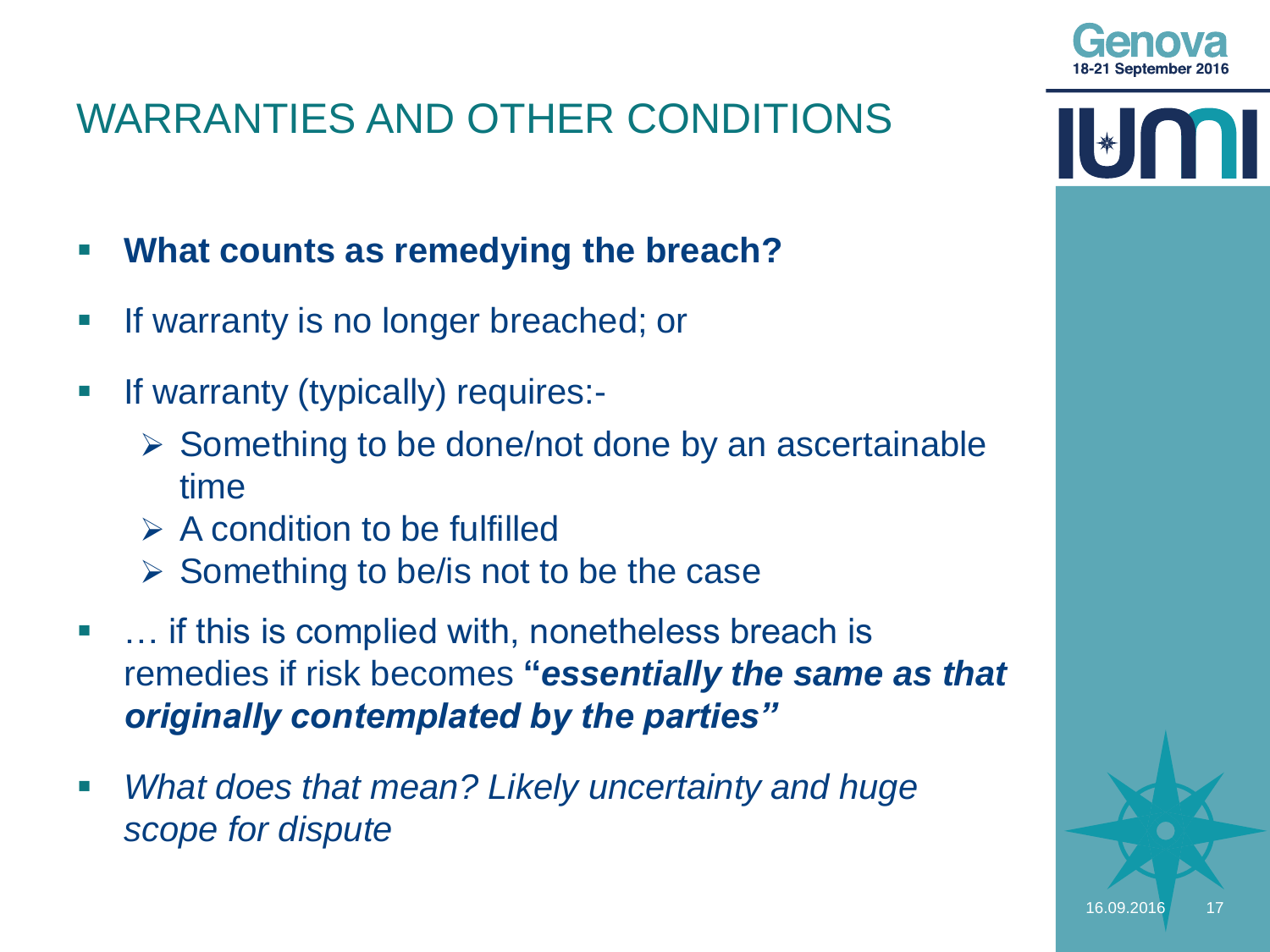

- **Third**: Where there are terms (express or implied), **other than terms defining the risk as a whole**, where compliance would tend to reduce risk of loss:
- **Of a particular kind**
- **At a particular location, or**
- **At a particular time**
- **If loss occurs, and term not complied with, insurer may not** exclude, limit or discharge liability, if insured can prove that breach could not
- **Have increased the risk of the loss that:**
- **Actually occurred**
- **In the circumstances in which it occurred**

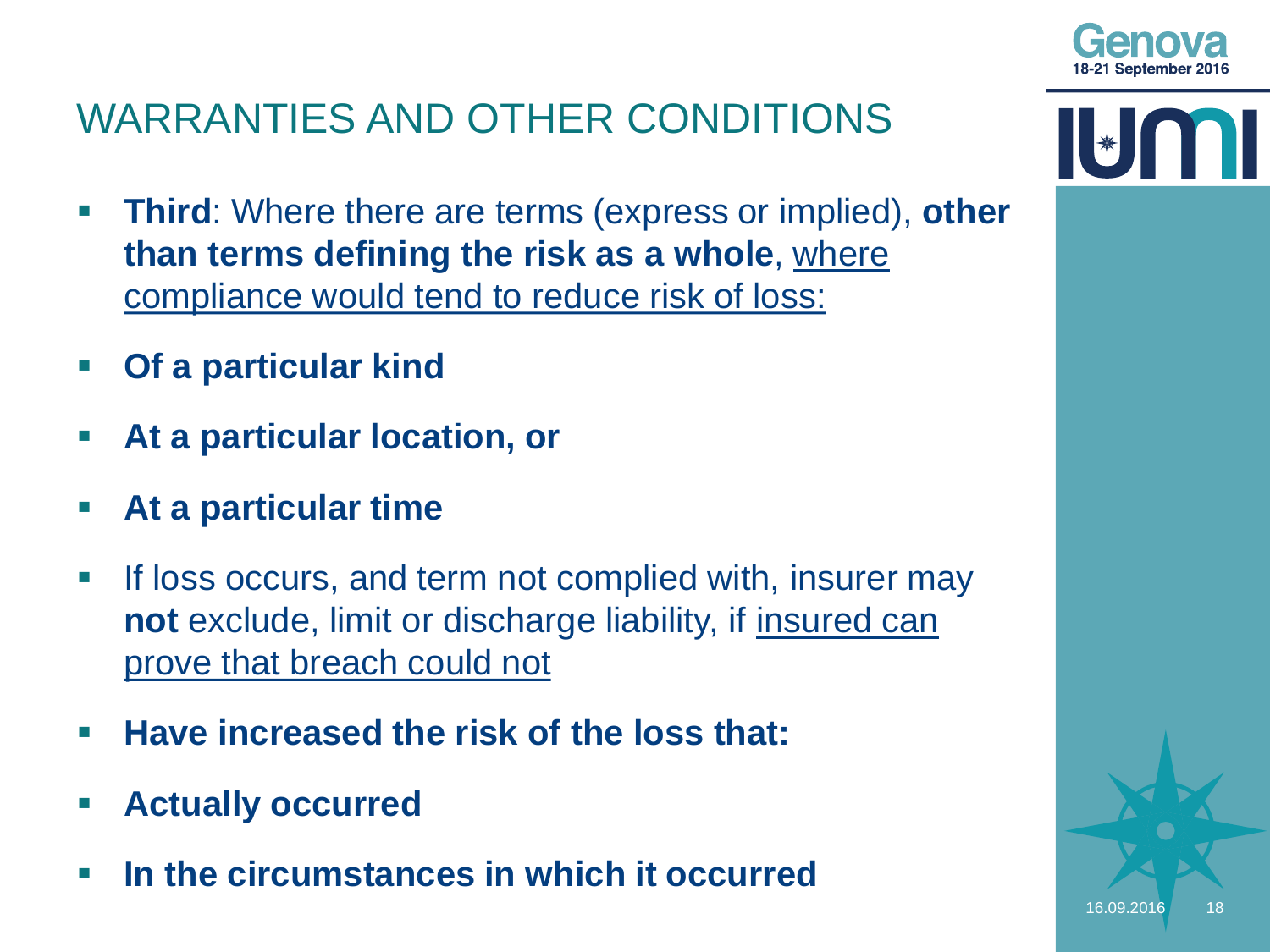- **This latter is not limited to warranties**
- Also applies to conditions precedent and exclusions
- **Problems, for example**:
- **E** Likely to be complex to apply
- **What will be terms defining risk as whole?**
- **How will this provision work with new "suspension"** provision?



 $\left\| \left[ \ast \right] \right\|$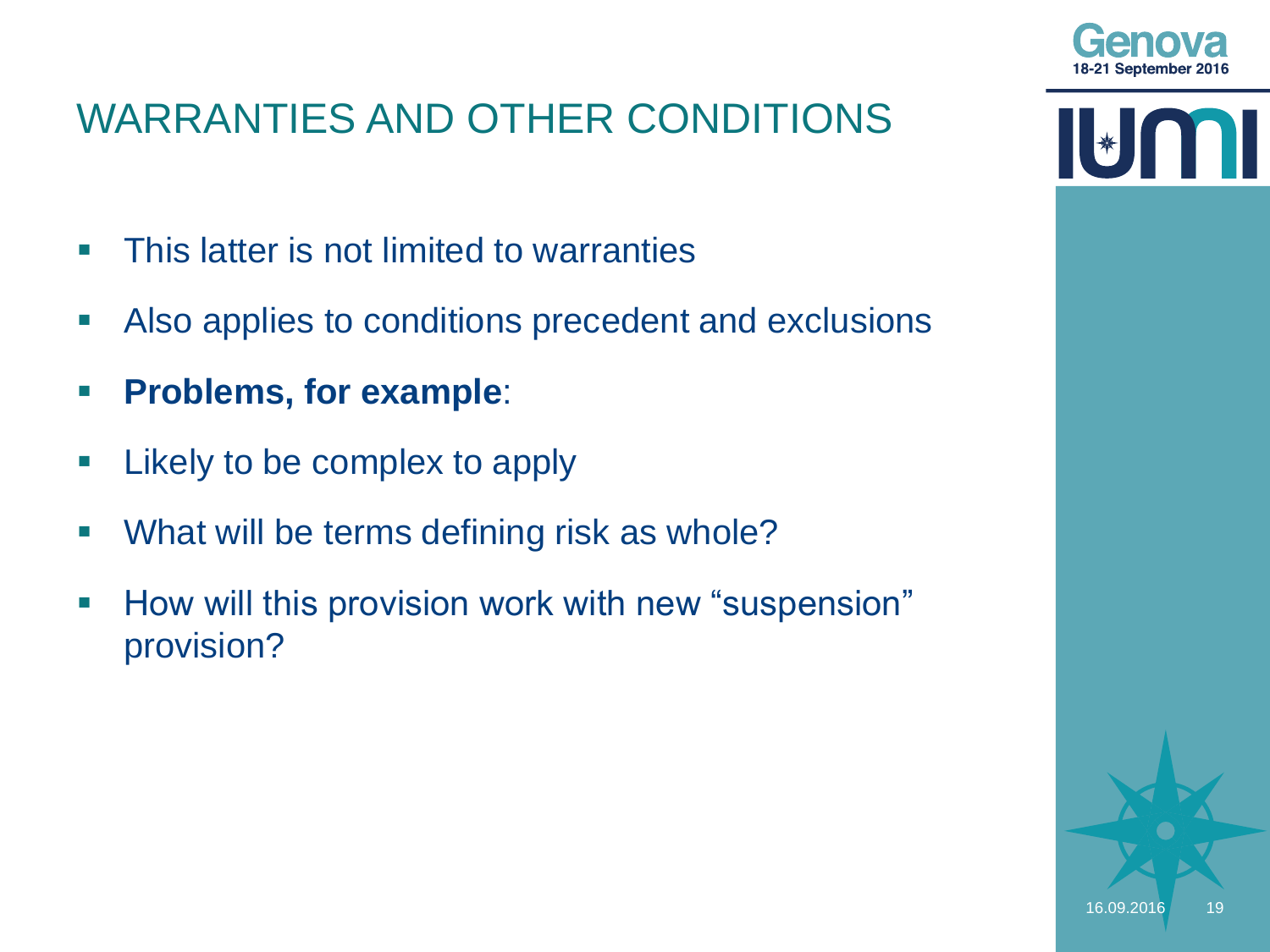





- **Amendments largely to clarify the law (old law said to**  $\blacksquare$ be confused and contradictory)
- **Now**
- No liability to pay the fraudulent claim/can recover sums already paid
- Can by notice treat contract as terminated from the date of the fraud
- No need to return the premium
- Claims pre-fraud still covered
- For group insurance, fraud by a person covered by, but not party to, the contract gives insurers the right to terminate as against the fraudster only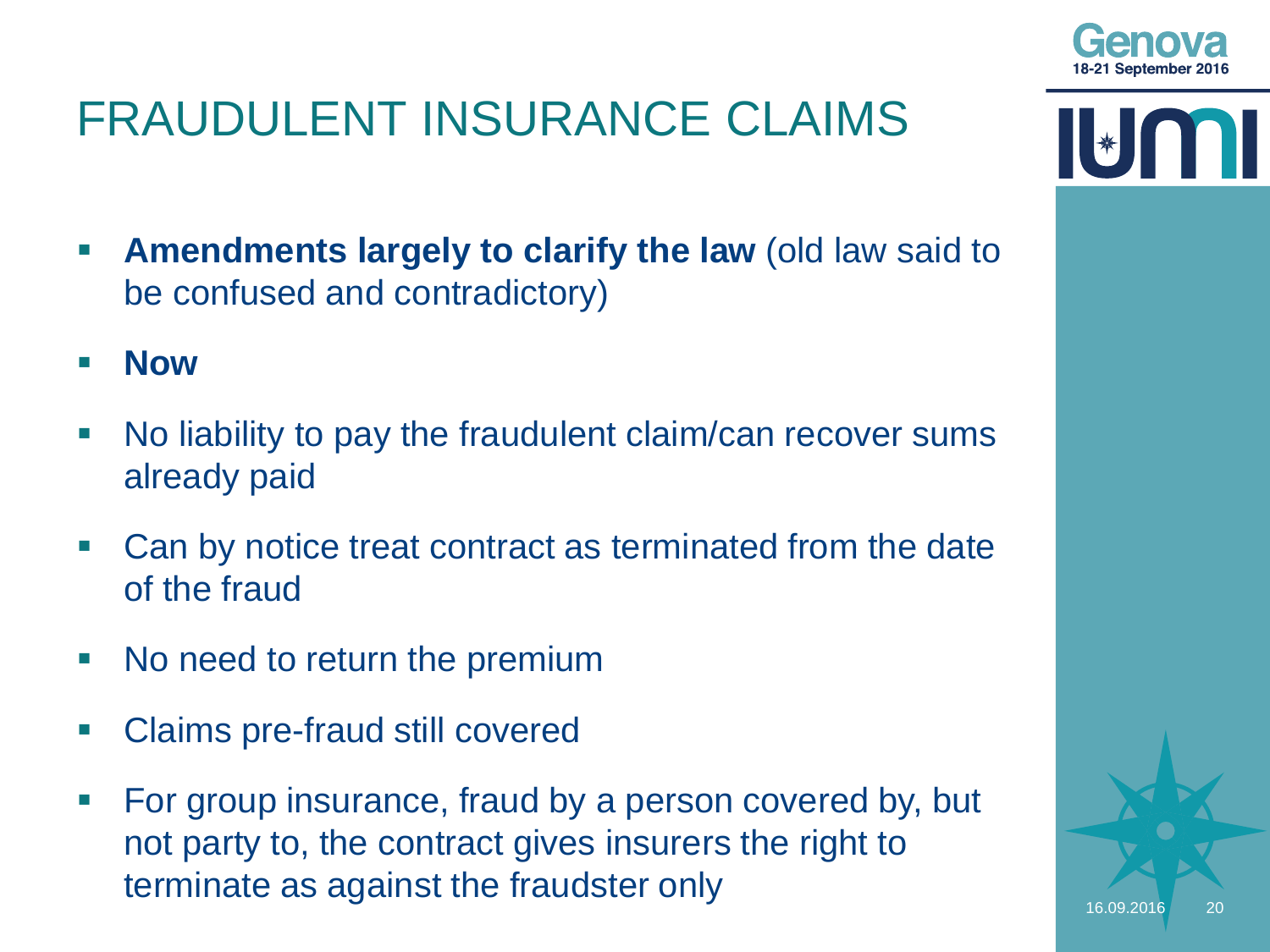## DAMAGES FOR LATE PAYMENT

#### **Damages for late payment**

- **Radical:** A wholly new remedy (cf damages previously irrecoverable). Compensatory not punitive.
- Requires insurers to pay claims within a **reasonable time** (including time to investigate and assess claim)
- **What is reasonable**? Depends on all circumstances, including the size and complexity of the claim, regulatory compliance issues etc.

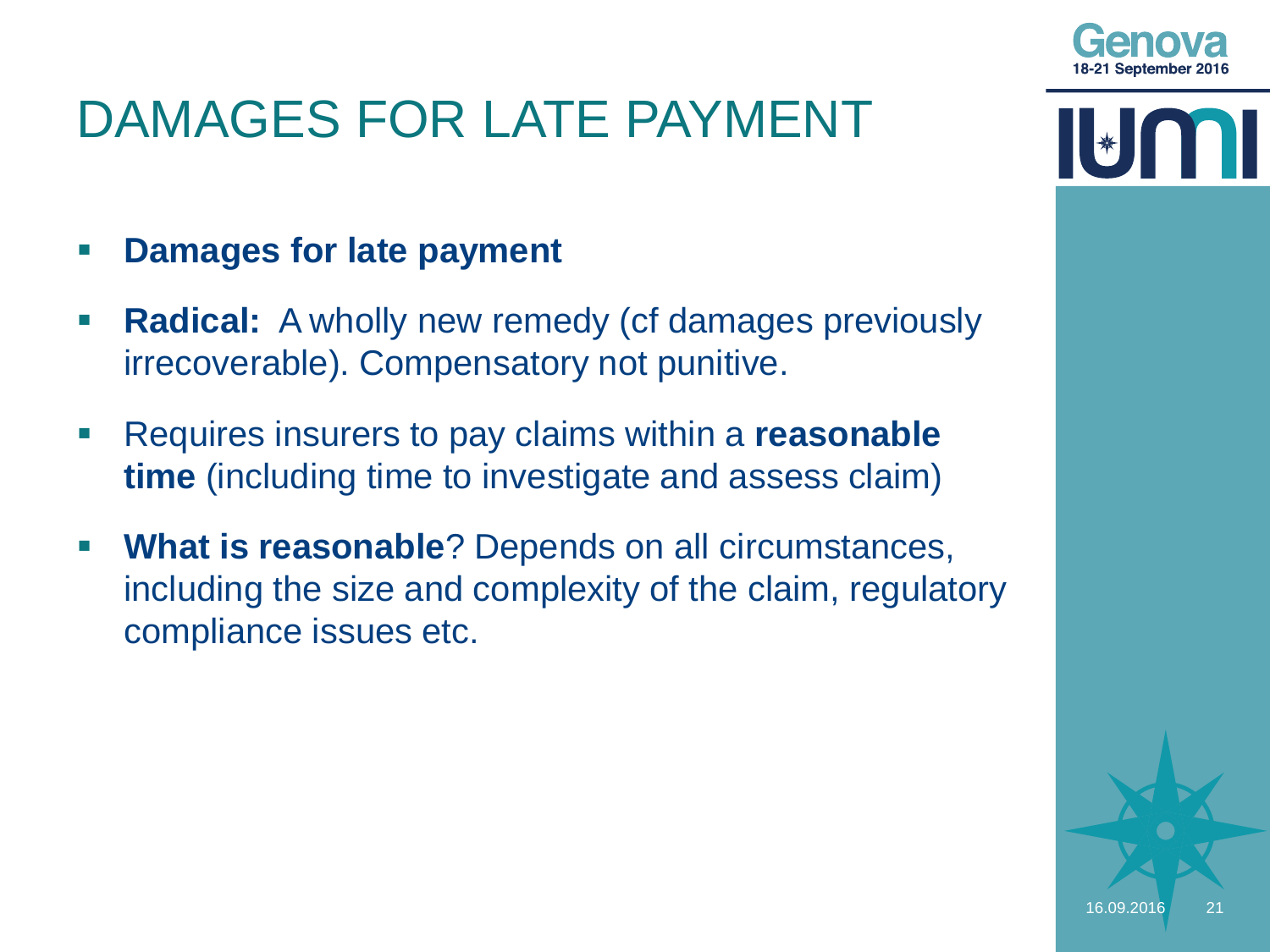## DAMAGES FOR LATE PAYMENT

- **No action:** if the insurer *merely denies claim* or *disputes quantum* (alone); but conduct in handling the claim will be relevant to deciding if the term has been breached
- **Profille 1 Sear Sear ime bar** (counting for the date of payment of the claim)
- **Contract out?** Yes, but only for business insurance, if not deliberate/ reckless
- **Effect:** An explosion of disputes and litigation?

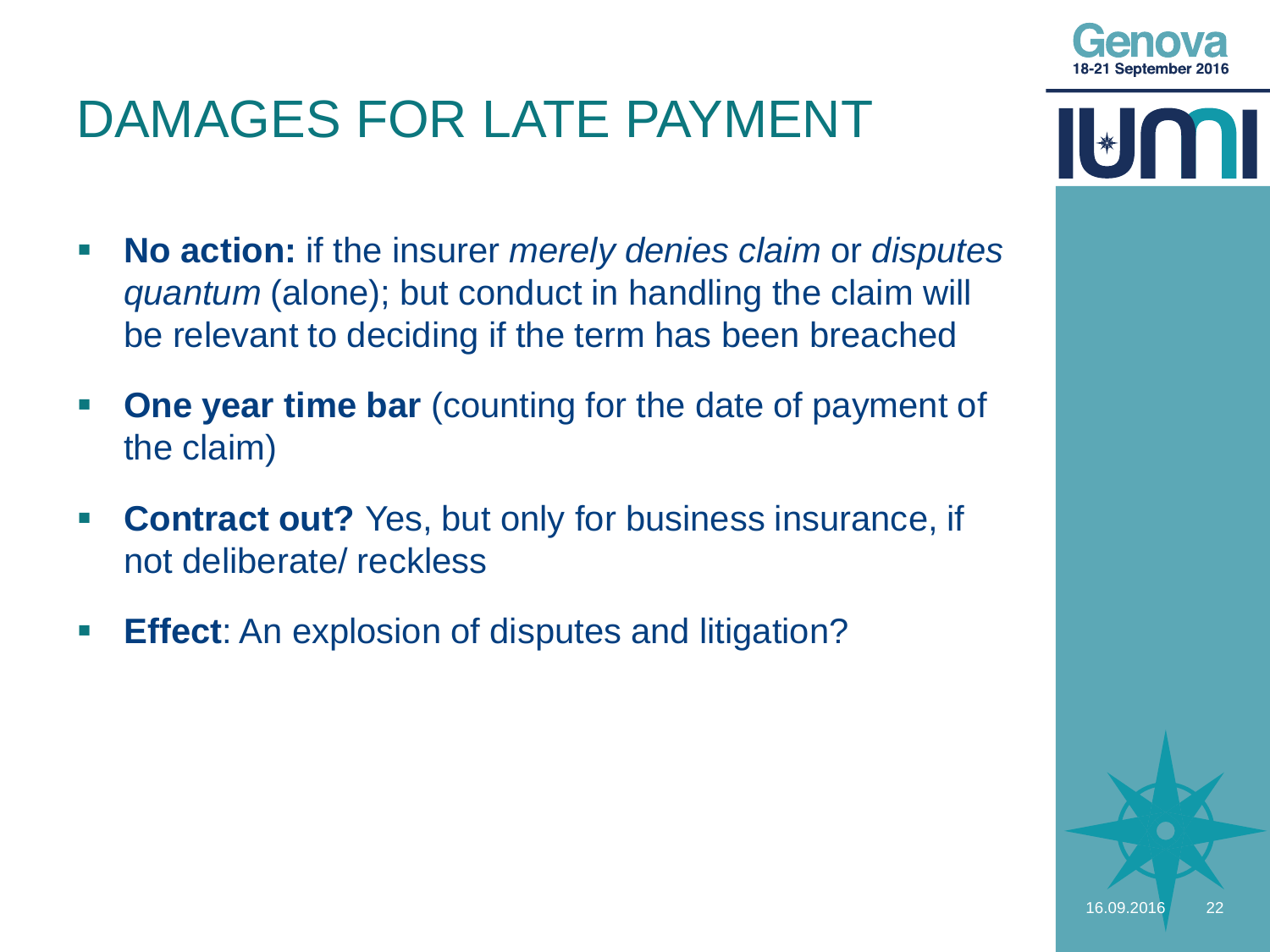

#### CONTRACTING OUT: DISADVANTAGEOUS TERMS

- **Permissible** (business insurance) in respect of some obligations
	- $\triangleright$  New DFP including new remedies
	- $\triangleright$  New rules on warranties (not basis clauses)
	- $\triangleright$  New right to damages for late payment (unless deliberate/reckless)
- **Provided**
	- **Transparency**: Insurers must take *sufficient steps* to draw *disadvantageous terms* to attention of customer/insured, before the contract or variation is made
	- **Clarity**: terms are clear and unambiguous

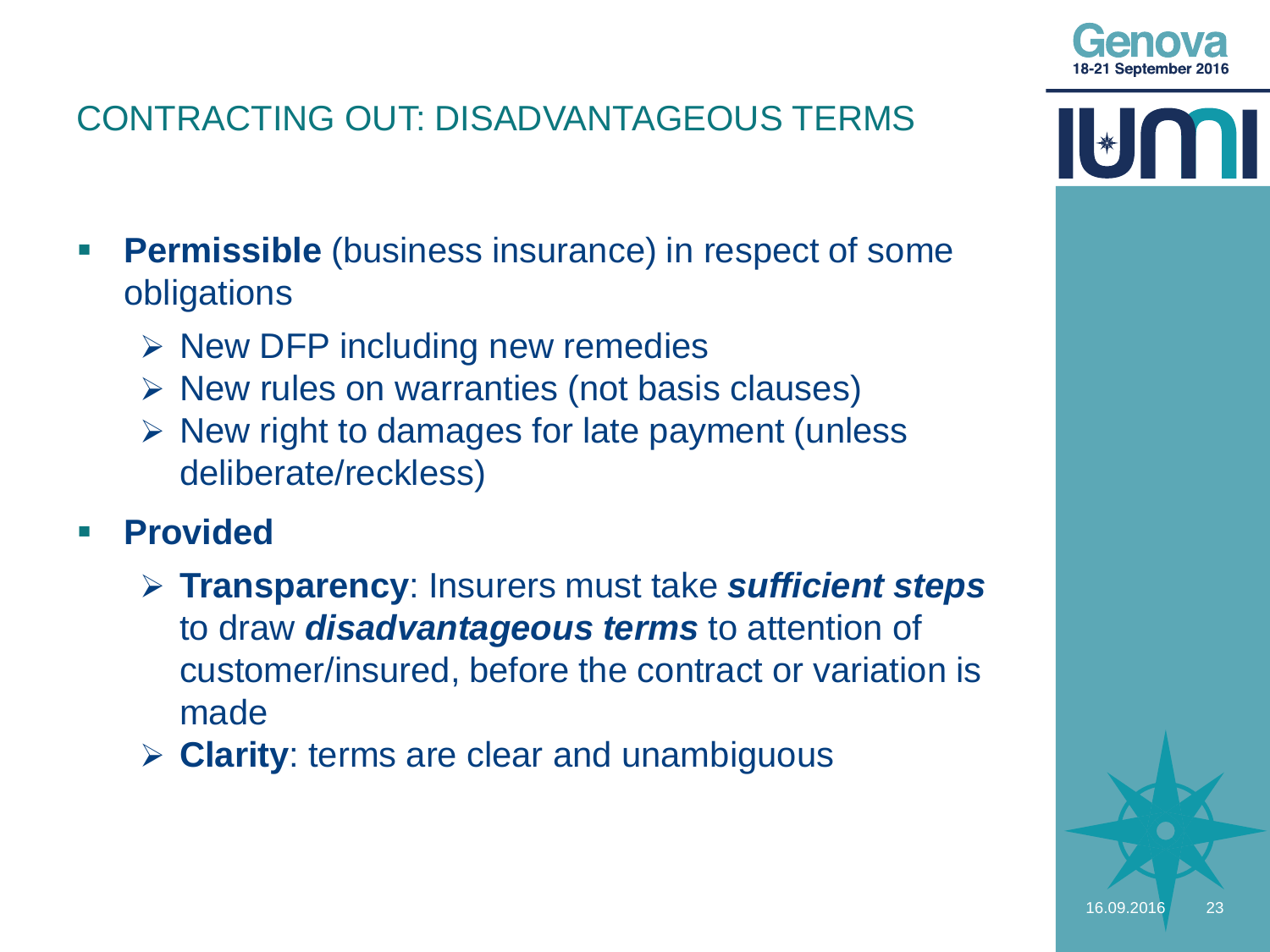

 $\|\|_*\|$ 

# CONCLUSIONS

What must underwriters, brokers and insureds do:

- $\triangleright$  Review guidance to insureds
- $\triangleright$  Review placing procedures
- $\triangleright$  Review internal procedures (searching) within companies (insureds)
- $\triangleright$  Review underwriting and claims guidelines
- $\triangleright$  Amend the proposal forms
- $\triangleright$  Review contracts/policy wordings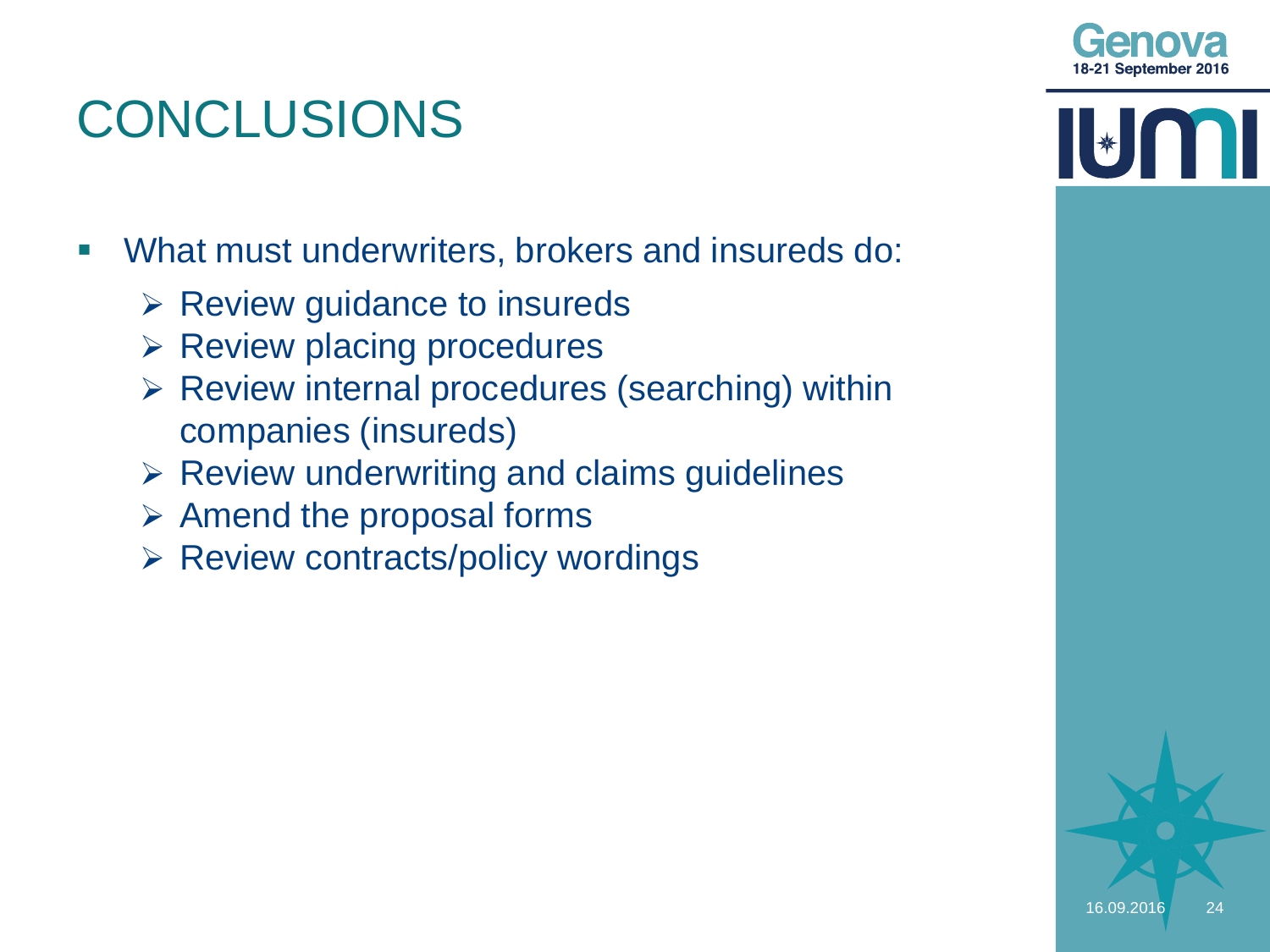

### CONCLUSIONS

- **Placement duties**: modest changes, avoidance was in any event rare, but new uncertainties
- **Placement remedies:** significant and a welcome change
- **Warranties**: basis clauses, a welcome change
- **Warranties**: otherwise good in parts, but likely difficulties
- **Fraudulent claims:** clarifies the law
- **Damages on late claims:** a recipe for litigation
- **Contracting out: certain P&I Clubs have contracted out** (but not of new placing remedies). Who (if any) will follow?